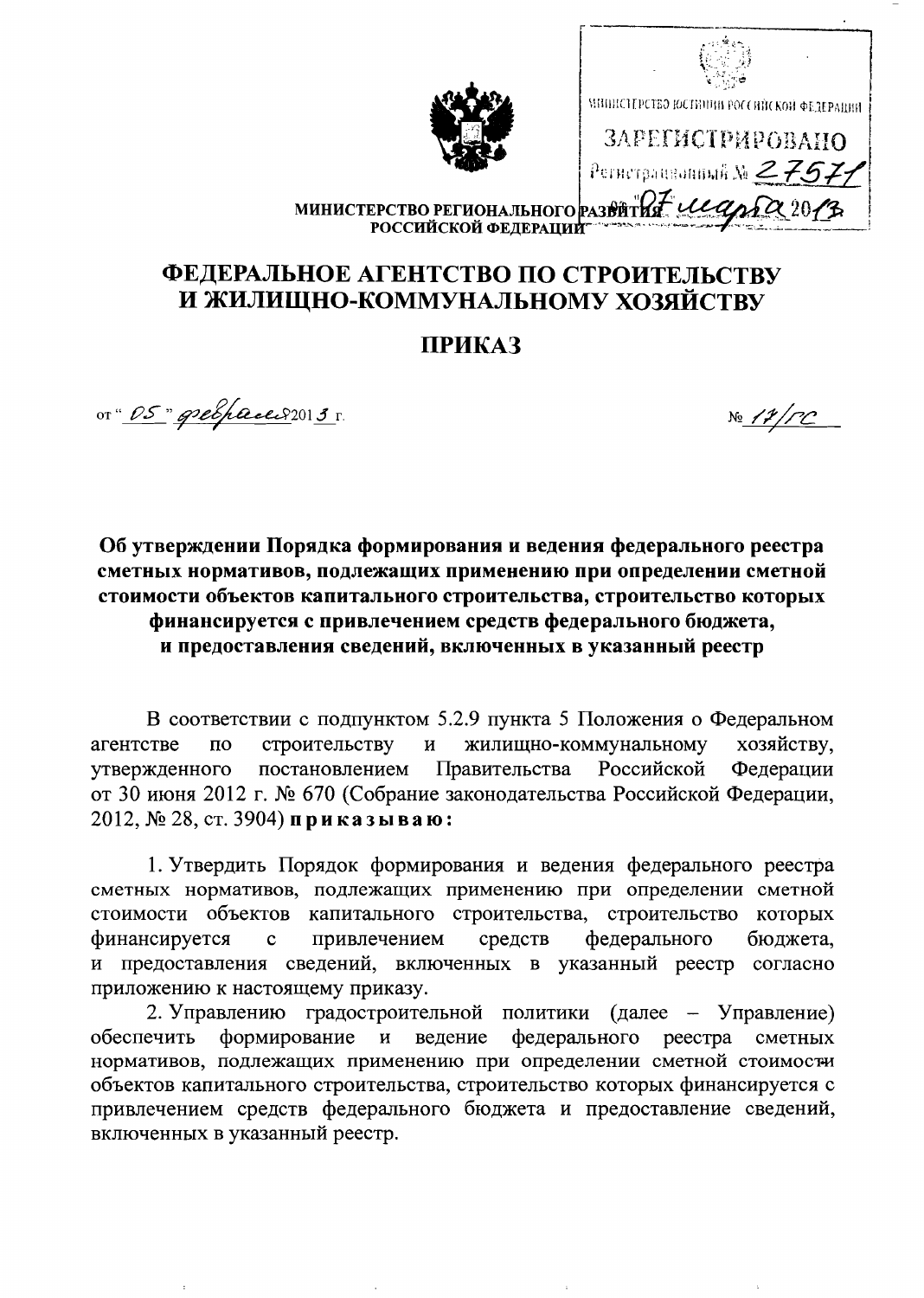3. Контроль  $3a$ исполнением настоящего приказа возложить на заместителя руководителя Федерального агентства по строительству и жилищно-коммунальному хозяйству Б.М. Мурашова.

ВРИО заместителя Министра регионального развития Российской Федерации - руководителя Федерального агентства по строительству и жилищнокоммунальному хозяйству

of the Seat of the Seat of the Seat of the Seat of the Seat of the Seat of the Seat of the Seat of the Seat of<br>All of the Seat of the Seat of the Seat of the Seat of the Seat of the Seat of the Seat of the Seat of the Sea

В.А. Токарев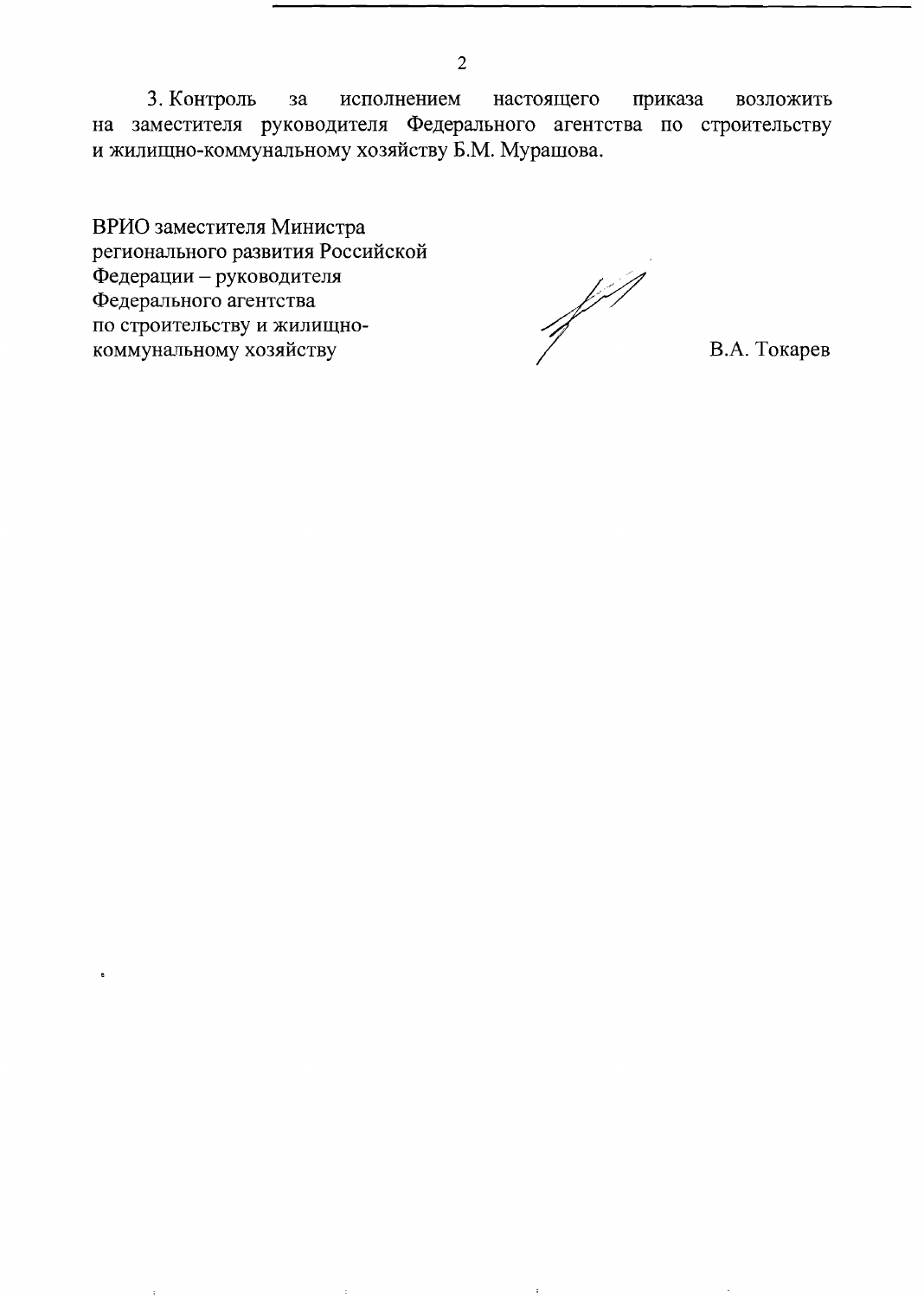Приложение к приказу Федерального агентства по строительству и жилищнокоммунальному хозяйству OT « <u>OS » pressaus</u> 2012 г. № 12/12

## ПОРЯДОК

## ФОРМИРОВАНИЯ И ВЕДЕНИЯ ФЕДЕРАЛЬНОГО РЕЕСТРА СМЕТНЫХ НОРМАТИВОВ, ПОДЛЕЖАЩИХ ПРИМЕНЕНИЮ ПРИ ОПРЕДЕЛЕНИИ СМЕТНОЙ СТОИМОСТИ ОБЪЕКТОВ КАПИТАЛЬНОГО СТРОИТЕЛЬСТВА, СТРОИТЕЛЬСТВО КОТОРЫХ ФИНАНСИРУЕТСЯ С ПРИВЛЕЧЕНИЕМ СРЕДСТВ ФЕДЕРАЛЬНОГО БЮДЖЕТА, И ПРЕДОСТАВЛЕНИЯ СВЕДЕНИЙ, ВКЛЮЧЕННЫХ В УКАЗАННЫЙ РЕЕСТР

1. Настоящий Порядок устанавливает требования  $\bf K$ формированию федерального реестра сметных нормативов, ведению подлежащих  $\mathbf{M}$ применению при определении сметной стоимости объектов капитального строительства, строительство которых финансируется с привлечением средств федерального бюджета (далее соответственно - Реестр, сметные нормативы), его содержанию, а также порядок предоставления сведений из Реестра заинтересованным лицам.

2. Ведение Реестра осуществляется Управлением градостроительной Федерального агентства  $\overline{10}$ строительству политики  $\overline{\mathbf{M}}$ жилишнокоммунальному хозяйству (далее соответственно - Управление, Госстрой). Реестр ведется в электронном виде.

3. В Реестр включаются следующие сведения:

наименование и порядковый номер утвержденного сметного норматива;

дата и номер приказа Госстроя о внесении сметного норматива в Реестр;

регистрационный номер сметного норматива и дата его включения в Реестр.

4. Сведения, содержащиеся Peecrpe,  $\mathbf{B}$ являются открытыми для ознакомления с ними любых заинтересованных лиц, за исключением случаев, предусмотренных законодательством Российской Федерации.

Указанные сведения подлежат размещению на официальном сайте Госстроя в информационно-телекоммуникационной сети Интернет, а также предоставляются заявителям без взимания платы в течение 30 (тридцати) рабочих дней со дня регистрации в Госстрое соответствующего письменного запроса.

Запрос направляется в Госстрой на бумажном носителе и должен содержать идентификационные сведения о заявителе (фамилия, имя, отчество